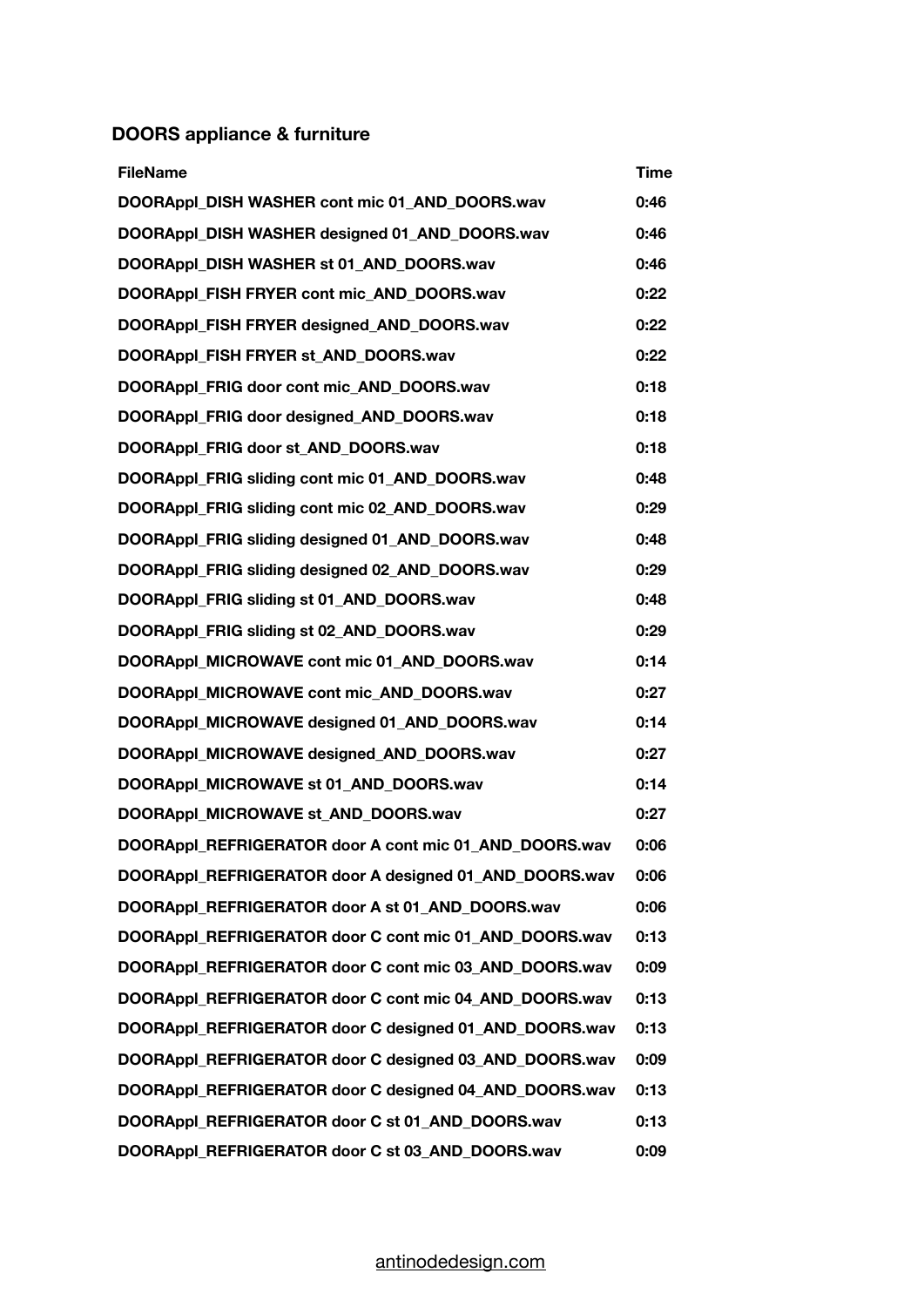| DOORAppl_REFRIGERATOR door C st 04_AND_DOORS.wav         | 0:13 |
|----------------------------------------------------------|------|
| DOORAppl_RICE COOKER cont mic 01_AND_DOORS.wav           | 0:08 |
| DOORAppl_RICE COOKER cont mic_AND_DOORS.wav              | 0:20 |
| DOORAppl RICE COOKER designed 01 AND DOORS.wav           | 0:08 |
| DOORAppl_RICE COOKER designed_AND_DOORS.wav              | 0:20 |
| DOORAppl_RICE COOKER st 01_AND_DOORS.wav                 | 0:08 |
| DOORAppl_RICE COOKER st_AND_DOORS.wav                    | 0:20 |
| DOORAppl_TOASTER cont mic 01_AND_DOORS.wav               | 0:11 |
| DOORAppl_TOASTER cont mic 02_AND_DOORS.wav               | 0:14 |
| DOORAppl_TOASTER designed 01_AND_DOORS.wav               | 0:11 |
| DOORAppl_TOASTER designed 02_AND_DOORS.wav               | 0:14 |
| DOORAppl_TOASTER st 01_AND_DOORS.wav                     | 0:11 |
| DOORAppl_TOASTER st 02_AND_DOORS.wav                     | 0:14 |
| DOORAppl WASHING MACHINE cont mic 01 AND DOORS.wav       | 0:08 |
| DOORAppl_WASHING MACHINE cont mic 02_AND_DOORS.wav       | 0:10 |
| DOORAppl_WASHING MACHINE designed 01_AND_DOORS.wav       | 0:08 |
| DOORAppl_WASHING MACHINE designed 02_AND_DOORS.wav       | 0:10 |
| DOORAppl WASHING MACHINE st 01 AND DOORS.wav             | 0:08 |
| DOORAppl_WASHING MACHINE st 02_AND_DOORS.wav             | 0:10 |
| DOORCab_CLOSET wooden cont mic 01_AND_DOORS.wav          | 0:38 |
| DOORCab_CLOSET wooden cont mic 02_AND_DOORS.wav          | 0:36 |
| DOORCab CLOSET wooden cont mic 03 AND DOORS.wav          | 1:01 |
| DOORCab_CLOSET wooden designed 01_AND_DOORS.wav          | 0:38 |
| DOORCab CLOSET wooden designed 02 AND DOORS.wav          | 0:36 |
| DOORCab CLOSET wooden designed 03 AND DOORS.wav          | 1:01 |
| DOORCab_CLOSET wooden st 01_AND_DOORS.wav                | 0:38 |
| DOORCab CLOSET wooden st 02 AND DOORS.wav                | 0:36 |
| DOORCab CLOSET wooden st 03 AND DOORS.wav                | 1:01 |
| DOORCab CLOSET wooden, sliding cont mic 01 AND DOORS.wav | 0:15 |
| DOORCab_CLOSET wooden, sliding cont mic 02_AND_DOORS.wav | 0:43 |
| DOORCab_CLOSET wooden, sliding designed 01_AND_DOORS.wav | 0:15 |
| DOORCab CLOSET wooden, sliding designed 02_AND_DOORS.wav | 0:43 |
| DOORCab_CLOSET wooden, sliding st 01_AND_DOORS.wav       | 0:15 |
| DOORCab_CLOSET wooden, sliding st 02_AND_DOORS.wav       | 0:43 |
| DOORCab_DESK DRAWER cont mic 01_AND_DOORS.wav            | 0:16 |

## [antinodedesign.com](http://antinodedesign.com)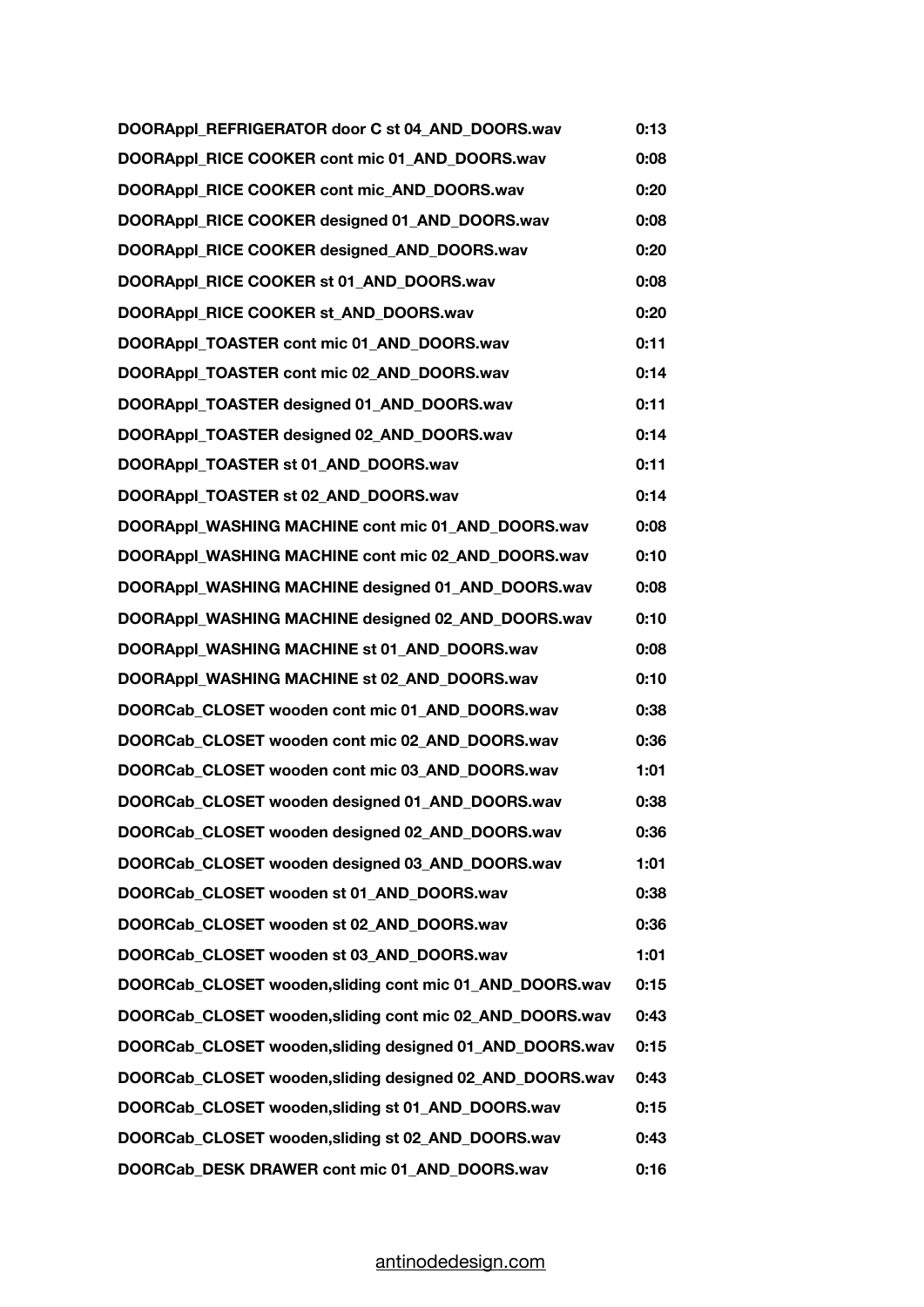**DOORCab\_DESK DRAWER cont mic 02\_AND\_DOORS.wav 0:10 DOORCab\_DESK DRAWER cont mic 03\_AND\_DOORS.wav 0:09 DOORCab\_DESK DRAWER cont mic 04\_AND\_DOORS.wav 0:09 DOORCab\_DESK DRAWER designed 01\_AND\_DOORS.wav 0:16 DOORCab\_DESK DRAWER designed 02\_AND\_DOORS.wav 0:10 DOORCab\_DESK DRAWER designed 03\_AND\_DOORS.wav 0:09 DOORCab\_DESK DRAWER designed 04\_AND\_DOORS.wav 0:09 DOORCab\_DESK DRAWER fast cont mic\_AND\_DOORS.wav 0:12 DOORCab\_DESK DRAWER fast designed\_AND\_DOORS.wav 0:12 DOORCab\_DESK DRAWER fast st\_AND\_DOORS.wav 0:12 DOORCab\_DESK DRAWER slow cont mic\_AND\_DOORS.wav 0:13 DOORCab\_DESK DRAWER slow designed\_AND\_DOORS.wav 0:13 DOORCab\_DESK DRAWER slow st\_AND\_DOORS.wav 0:13 DOORCab\_DESK DRAWER st 01\_AND\_DOORS.wav 0:16 DOORCab\_DESK DRAWER st 02\_AND\_DOORS.wav 0:10 DOORCab\_DESK DRAWER st 03\_AND\_DOORS.wav 0:09 DOORCab\_DESK DRAWER st 04\_AND\_DOORS.wav 0:09 DOORCab\_DRAWER cont mic 01\_AND\_DOORS.wav 0:13 DOORCab\_DRAWER cont mic 02\_AND\_DOORS.wav 0:28 DOORCab\_DRAWER designed 01\_AND\_DOORS.wav 0:13 DOORCab\_DRAWER designed 02\_AND\_DOORS.wav 0:28 DOORCab\_DRAWER st 01\_AND\_DOORS.wav 0:13 DOORCab\_DRAWER st 02\_AND\_DOORS.wav 0:28 DOORCab\_KITCHEN CABINET small cont mic 01\_AND\_DOORS.wav 0:04 DOORCab\_KITCHEN CABINET small cont mic 02\_AND\_DOORS.wav 0:17 DOORCab\_KITCHEN CABINET small cont mic 03\_AND\_DOORS.wav 0:09 DOORCab\_KITCHEN CABINET small designed 01\_AND\_DOORS.wav 0:04 DOORCab\_KITCHEN CABINET small designed 02\_AND\_DOORS.wav 0:17 DOORCab\_KITCHEN CABINET small designed 03\_AND\_DOORS.wav 0:09 DOORCab\_KITCHEN CABINET small st 01\_AND\_DOORS.wav 0:04 DOORCab\_KITCHEN CABINET small st 02\_AND\_DOORS.wav 0:17 DOORCab\_KITCHEN CABINET small st 03\_AND\_DOORS.wav 0:09 DOORCab\_WARDROBE cont mic 01\_AND\_DOORS.wav 0:27 DOORCab\_WARDROBE cont mic 02\_AND\_DOORS.wav 0:24 DOORCab\_WARDROBE designed 01\_AND\_DOORS.wav 0:27**

## [antinodedesign.com](http://antinodedesign.com)